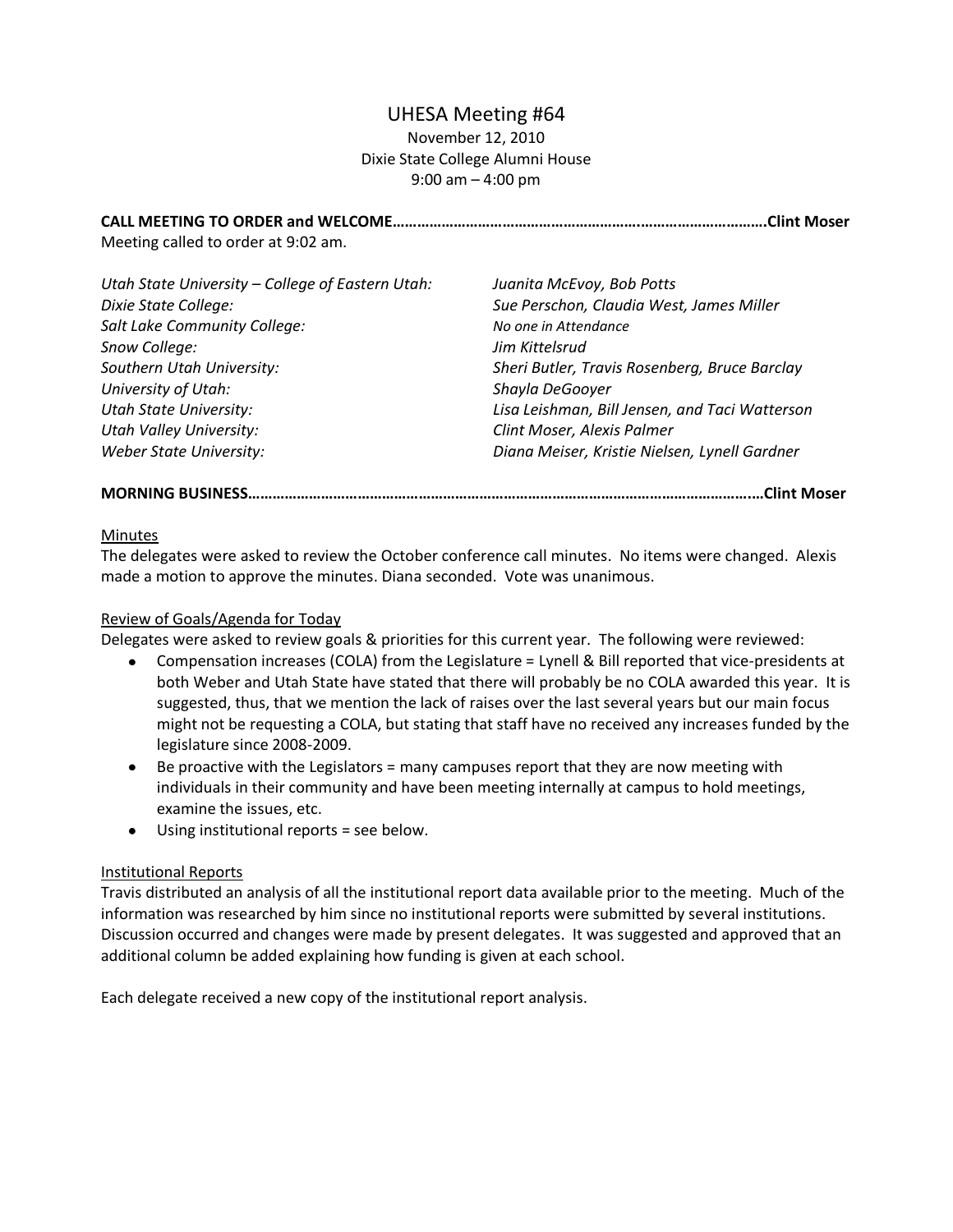|--|--|

Frank is the vice-president for student services at Dixie State College. He has spent the last eleven years as Dixie State's legislative representative. He focused on the following:

- Don't go to the legislature with problems. Go to them with solutions. This shows foresight and can be beneficial for them in making decisions. They are more mindful of those with solutions.
- Too often we try to include everyone in the problem, rather than specifically focusing on the issue. What might be a problem on one campus, for example, might not be the case for others. As the Commissioner's Office has focused on mission based funding, it is important that higher education can grow as a whole but also each institution can grow in its unique emphasis.
- Fit is important; we should place extra effort and training and education to have the best people in the best positions at the best time.
- Higher Ed will lag behind public education because public education is able to get more with parent support. This, however, should not be a deterrent for higher education; merely something to think about.
- There is a special session being held to decide whether or not to accept \$100 million dollars of stimulus money for public education.
- If there is no negative budget when the session starts, this could signal the opportunity for funding. We need to have a good plan on how to use the funds if they are to be given.
- No other state entity is currently growing as quickly as higher education which is an advantage this year.
- The senate leadership will remain the same this year. The new house speaker is from Utah County. The governor is still committed and focused on education. We await his preliminary budget for the upcoming year.

## *BREAK/LUNCH*

## **COMMITTEE ITEMS……………………………………………………………………………………………………Bill Jensen/Bob Potts**

### Legislative Committee

Bill asked for ideas about how to approach the legislature. Since there was an election and several new representatives, it was suggested that we do a welcome letter. Taking advice from Frank, we want to propose short-term solutions that will lead to long-term expectations. A primary focus here could be the UtahHigherEd2020 plan that has been proposed by the Commissioner's office as well as support for mission-based funding for each institution.

Bill said he would draft a letter and get it out in December. We are also being asked to develop good relationships with legislators, including meetings held on campus, getting the word out about UHESA, etc.

### PR/Media Committee

It is proposed that links for UtahHigherEd2020 be made available as well as other supplemental materials discussed in this meeting.

We have also decided to continue our Facebook page for use primarily as discussion. An update is needed.

**AFTERNOON BUSINESS……………………………….……………………………………………………………………………Clint Moser**

### *Active Activity*